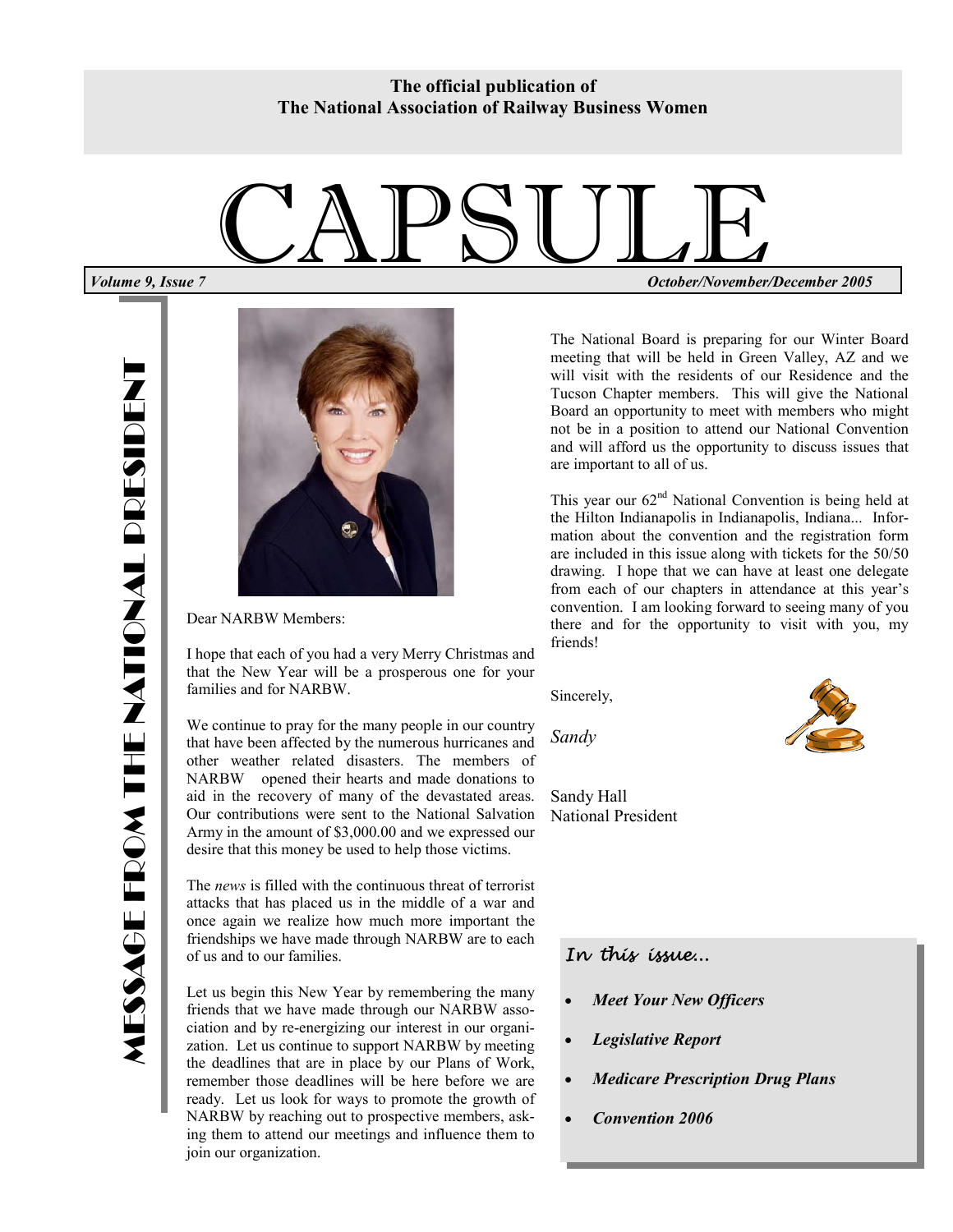## MEET YOUR NEW OFFICERS



#### DISTRICT II DIRECTOR – ELAINE MOSLEY

Elaine is a Connecticut Yankee who married a Mississippi boy! Elaine's husband Lanny is a retired naval submarine officer and they lived in Washington DC, San Miguel, The Philippines and Japan before settling in Jacksonville, FL. Elaine is Manager of Supplier Improvement for CSX Transportation, headquartered in Jacksonville. She also holds the title of Vice President of RailMarketplace.com, an e-Consortium of leading railroads. She is a member of the NAPM-Florida First Coast and CSX T Global Diversity Council.

Elaine is past president of the Jacksonville Chapter of NARBW. She holds Bachelor's degrees from Valdosta State University and Bryant College. Elaine and Lanny have one daughter and four grandchildren.

#### NATIONAL SECRETARY – THERESA HARPER

Theresa began her railroad career in 1974 with the Houston Belt & Terminal Railway Company and in 1998 was transferred to the Union Pacific. In 2002 she accepted a position with the Texas City Terminal Railway Company as Property Manager. Theresa's responsibility lies in real estate and asset management.

Theresa resides in the Houston, TX area with her husband John and enjoys golf, working in her yard and "playing the slot machines." She was formerly on the National Board as National 1st Vice President, Scholarship Chairman, and District Director.





#### NATIONAL THIRD VICE PRESIDENT – CYNTHIA CHANDLER

Cynthia was born in Houston, Texas and began her railroad career with the Missouri Pacific Railroad in 1981 in Spring, Texas. She joined NARBW in 1985 and moved to Omaha, NE in 1989 after the Missouri Pacific merged with the UP Railroad. Cynthia's husband Don also worked for the MOP, making the move to Omaha an easier transition. Cynthia held various chapter offices within NARBW and served on the National Board as District II Director.

Cynthia is currently working as a Labor Relations Supervisor and in her spare time she enjoys traveling, golfing and boating.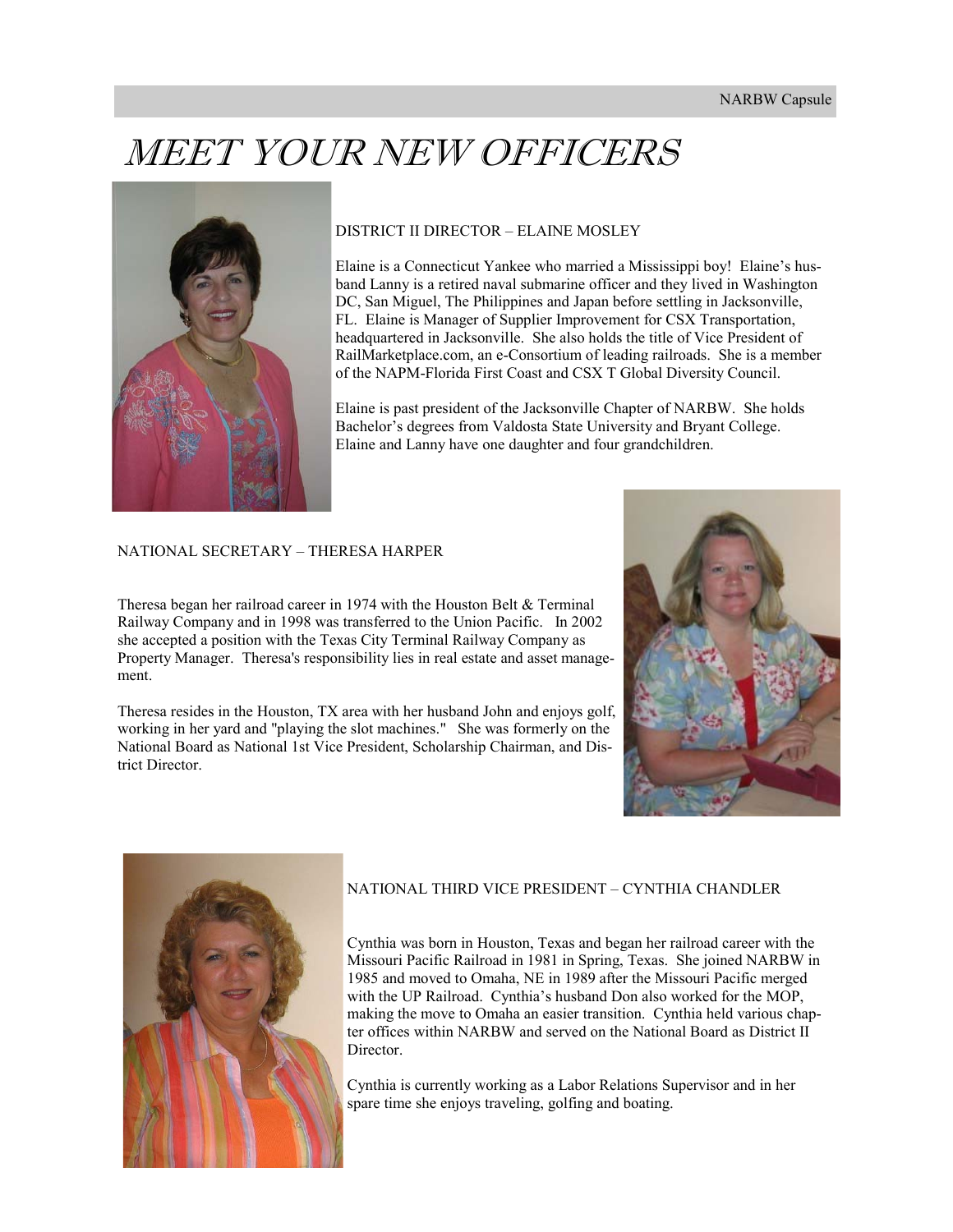## LEGISLATIVE REPORT



#### **2005 Sees Rail Safety Improvements**

According to preliminary data released by the Federal Railroad Administration (FRA), freight rail safety continued to improve for the first ten months of 2005. Rates for train accidents, employee casualties, trespasser incidents and highway-rail grade crossings all decreased between January and October 2005.

The FRA data showed that train accidents decreased by 11.3 percent; the employee casualty rate was down 13.9 percent; the grade crossing incident rate was down 8.2 percent; and the trespasser incident rate was down 2.9 percent. Both the employee casualty rate and the grade crossing incident rate are on track to be the lowest on record. The FRA also reported that the number of yard accidents had declined by 12.3 percent, while the number of derailments was down by 7.1 percent.

The reductions in accident and incident rates come at a time of high traffic volume for all the freight railroads, making the decrease even more notable.

## WHERE ARE YOU????

Continuing with our column to locate members who haven't updated their addresses with their chapters; haven't sent in a correct zip code or street address; or chapters who have not sent in addresses on their new members. I have received "unable to forward" mail from the US Post Office for the following:

Altoona—Sally Price Baltimore—Geneva Embry Dallas/Fort Worth—Jackie Caldwell, Christina Carley Houston—Dolores Davis Hughes ………….? Lorinda Draper? Indianapolis Circle City– Janeen Robinson-Harges, Kimberli Webster Jacksonville-Guylyn Hahn Omaha—Annie Lawrence Members at Large—Denise Jacoby, Rhonda Nicoloff.

**Still waiting for ONE Chapter to send in their address update….** 

Please contact me if you have correct addresses on any of the above members so we can provide them with The Capsule or if we should be removing their names from our mailing list.

*Lynne*, Your Editor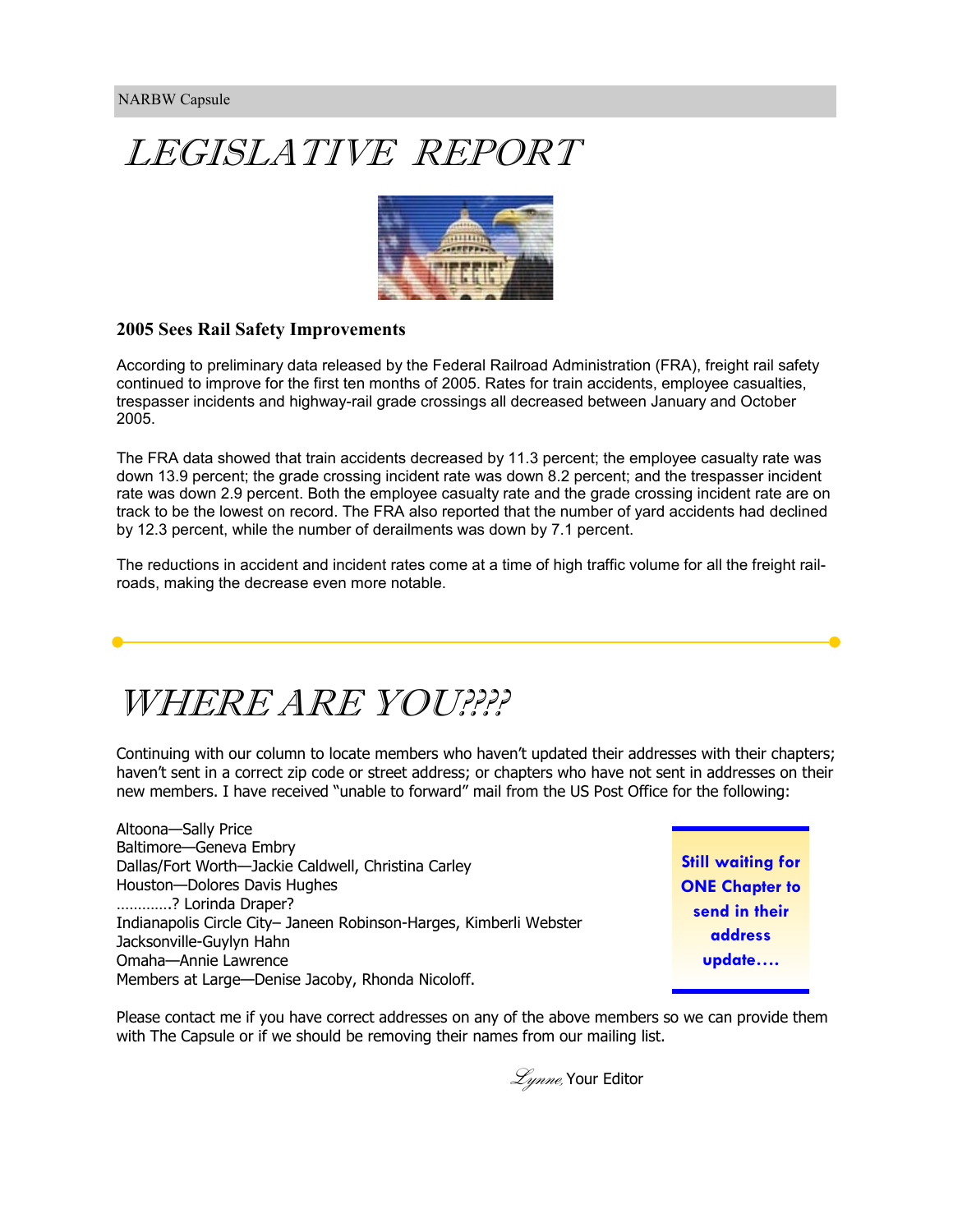## MEDICARE PRESCRIPTION PLAN



It's projected to cost \$724 billion over the next ten years. It is expected to enroll nearly 30 million seniors and people with disabilities. It relies on private insurance companies to deliver a big new government benefit. It begins January 1, 2006. .



#### **RAILROAD RETIREMENT INFORMATION—NOVEMBER 2005**

#### **Medicare Prescription Drug Plans**

The most important aspect people on Medicare or a Medicare Disability (which includes Railroad Retirement recipients) is that you have proof in writing of creditable prescription drug coverage from your present insurance plan, therefore you are exempt from having to sign up for coverage under Medicare Part D approved prescription drug plans. Keep the letter of proof of insurance in a safe place because at some time in the future your present plan may not be in effect. There is a 1% penalty per month for each month you did not sign up for Medicare Part D, after May 15, 2006. The letter of proof of insurance is your most important document to protect yourself from the 1% penalty. That is a life time penalty, so it could be costly. Refer to www.medicare.gov or call Medicare Hot Line 1-800-633-4227. You may also get help from consumer groups, senior centers and local Agencies on Aging.

Persons covered by the railroad retirement system participate in the Federal Medicare program on the same basis as those under the social security system. The Medicare Prescription Drug Improvement and Modernization Act of 2003 affects railroad retirement annuitants in the same manner as social security beneficiaries. As a result of the Act, on January 1, 2006, Medicare will offer voluntary insurance coverage for prescription drugs through Medicare prescription drug plans and other health plan options. Insurance companies and other private companies will work with Medicare to provide a choice of drug plans that must meet, at the least, a minimum standard of coverage as determined by Medicare. These plans are different from the Medicare-approved drug discount cards that became available in May 2004 and which will be phased out as the new drug plans become available.

The following questions and answers explain how Medicare prescription drug plans work and other aspects of the drug plans. They are based on information provided by the Centers for Medicare & Medicaid Services (CMS), the Federal agency responsible for administering the Federal Medicare program.

#### **1. How does a Medicare prescription drug plan work?**

Enrollment in a Medicare prescription drug plan is voluntary. (However, Medicare beneficiaries may have to pay a higher premium if they wait to enroll.) To enroll, beneficiaries must have Medicare Part A and/or Part B and, generally, will pay a monthly premium (estimated at an average of \$32.20 in 2006) and an annual deductible of up to \$250. The beneficiary's plan will pay 75 percent of drug costs between the deductible and \$2,250. Beneficiaries will pay drug costs from \$2,251 until their out-of-pocket costs reach \$3,600. The beneficiary's plan will then pay 95 percent of drug costs above \$3,600 for the rest of the calendar year.

While Medicare prescription drug plans will vary, all drug plans will offer coverage that, at the very least, meets Medicare's minimum standard of coverage as described above. Some plans might offer more coverage and additional drugs for a higher monthly premium. Medicare beneficiaries should compare Medicare prescription drug plans and select the drug plan that best meets their needs. Beneficiaries must contact the plan they want to join and ask how to enroll. They may be able to enroll by telephone, mail, fax or via the Internet. They can also enroll in a plan by using the Medicare Prescription Drug Plan Finder at Medicare's Web site www.medicare.gov or by calling Medicare's toll-free number 1-800-MEDICARE (1-800-633-4227).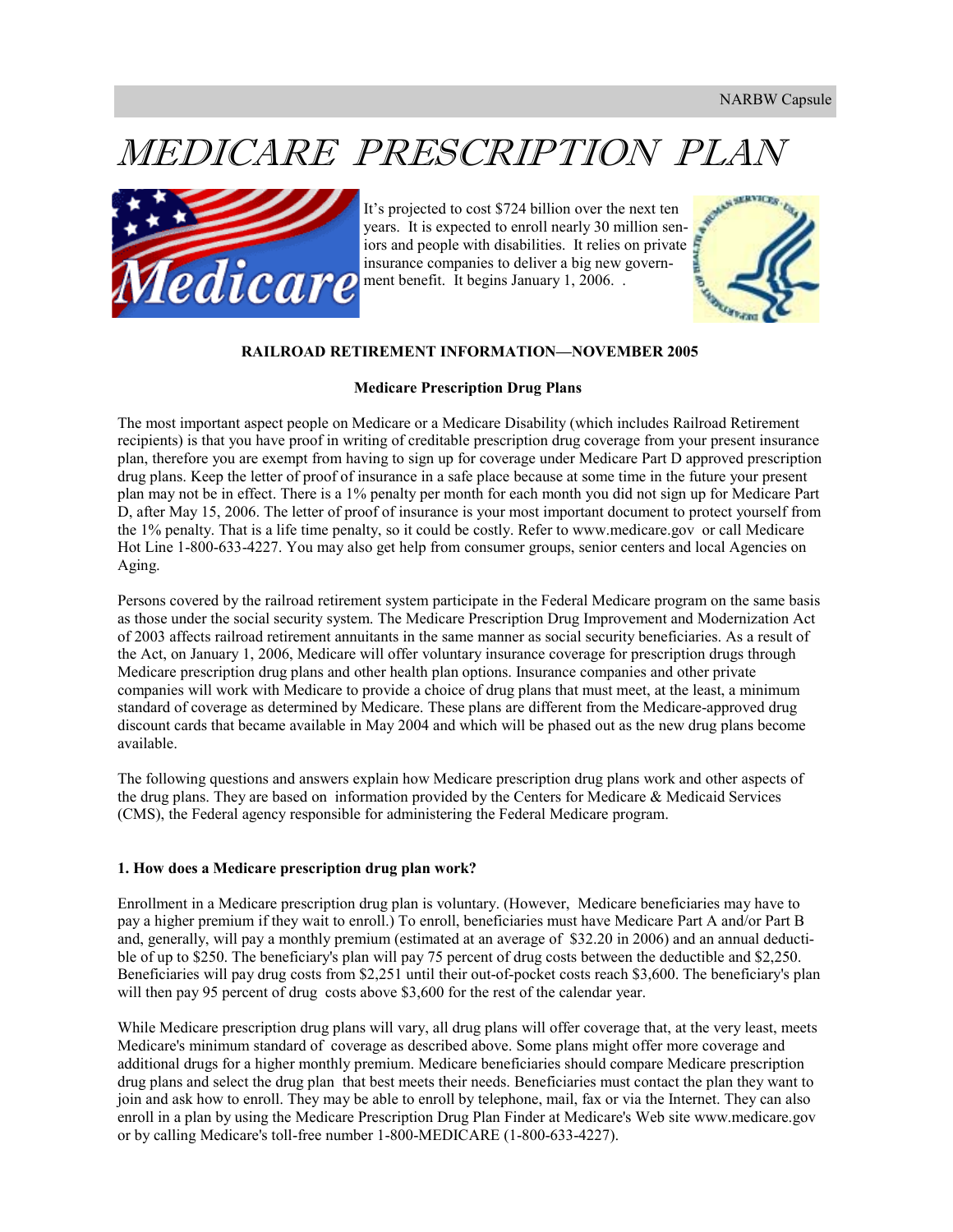## MEDICARE DRUG PLAN, Cont'd.

#### **2. What types of prescription drugs will be covered by Medicare prescription drug plans?**

Most Medicare prescription drug plans will have a formulary, which is a list of the prescription drugs that the plan covers. Drug plans will cover generic and brand name drugs and may have rules about what drugs are covered in different categories. When drug plans get new information, they can change their formulary as long as it continues to meet Medicare's requirements. Drug plans must let a beneficiary know at least 60 days before a drug that he or she uses is removed from a formulary or if a drug's cost is changing. If a beneficiary's doctor thinks the beneficiary needs a drug that is not on the formulary, or if one of the beneficiary's drugs is being removed from the formulary, the beneficiary, or his/her doctor, can apply for an exception or appeal the decision.

#### **3. When can people enroll in a Medicare prescription drug plan?**

When people first become eligible for Medicare, they can enroll in a Medicare prescription drug plan during the period that starts 3 months before the month they turn age 65 and ends 3 months after the month they turn age 65.

Railroad retirement annuitants receiving benefits due to total and permanent disability or due to occupational disability (if they have been granted a disability freeze) can generally join a plan during the period that begins 3 months before and ends 3 months after their 24th month of cash disability benefits. Railroad retirement annuitants receiving benefits due to occupational disability who have not been granted a disability freeze are generally eligible to join a drug plan at age 65. (The standards for a freeze determination follow social security law and are comparable to the medical criteria for granting total disability.)

Current Medicare beneficiaries can enroll in a Medicare prescription drug plan from November 15, 2005, through May 15, 2006. This is called the "initial open enrollment period." Coverage will begin on January 1, 2006, for beneficiaries who join by December 31, 2005. If a beneficiary joins after December 31, 2005, during this initial period, his or her coverage will be effective the first day of the month after the month he or she joins. Beneficiaries who do not join a Medicare prescription drug plan when they are first eligible may have to pay a higher premium if they choose to join a plan later. They will have to pay this higher premium for as long as they have a Medicare prescription drug plan. After this initial open enrollment period, Medicare beneficiaries can join or change to a different plan during an "open enrollment period" from November 15 through December 31 each year. Coverage will begin January 1 of the following year. Under special circumstances, beneficiaries may be able to join a Medicare prescription drug plan at times other than those listed above.

#### **4. How does a Medicare prescription drug plan work with a beneficiary's Medicare health care plan?**

Beneficiaries can get Medicare prescription drug coverage in one of two ways. They can get a Medicare prescription drug plan that adds coverage to the health care provided by the Original Medicare Plan, and some Medicare Cost Plans and Medicare Private Fee-for-Service Plans. These prescription drug plans will be offered by insurance companies and other private companies approved by Medicare. A second option allows beneficiaries to get Medicare prescription drug coverage as part of Medicare Advantage Plans and other Medicare Health Plans. Beneficiaries would get all of their Medicare health care through these plans.

#### **5. How can beneficiaries pay their Medicare prescription drug plan premiums?**

Each month, Medicare prescription drug plans will send beneficiaries a bill for their premiums. Generally, beneficiaries can pay for their premiums by check or money order, or by having the amount of their premiums automatically withdrawn from their bank accounts. In the future, railroad retirement annuitants will be able to have their drug plan premiums deducted from their railroad retirement annuities. Even though this payment option is not currently available, the eligibility of railroad retirement annuitants to enroll in Medicare prescription drug plans is not affected.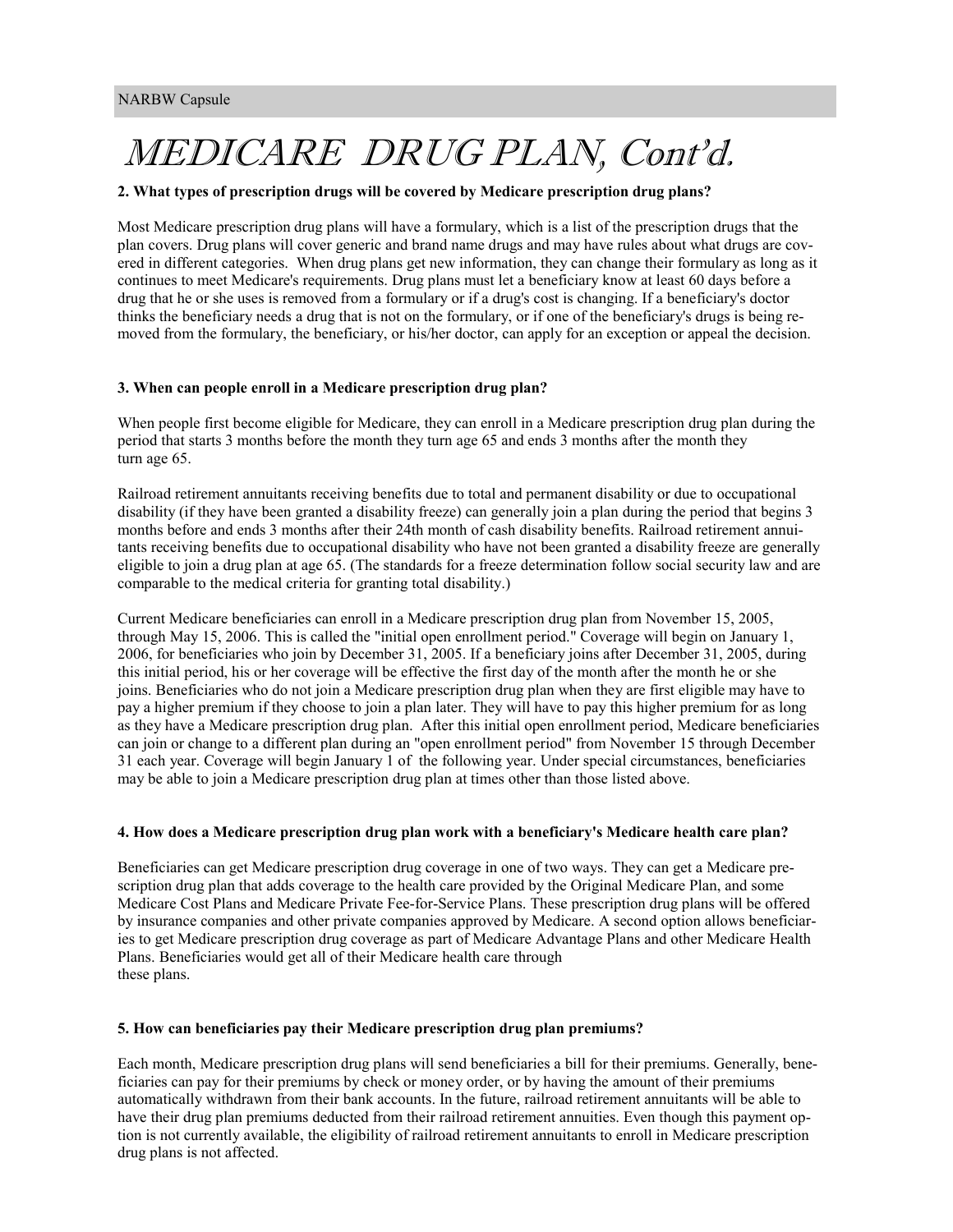## MEDICARE DRUG PLAN, Cont'd.

#### **6. Can beneficiaries get help to pay for a Medicare prescription drug plan?**

Yes. Medicare beneficiaries with limited income and resources (including their savings and stocks, but not counting their home or car) of less than \$11,500 in 2005 for a single individual or \$23,000 in 2005 for a married individual (who lives with his or her spouse) may qualify for extra help to pay for their drug plan's monthly premium, annual deductible, and prescription copayments. The amount of assistance a beneficiary receives depends on his or her income and resources.

#### **7. What if a beneficiary already has prescription drug coverage?**

Beneficiaries who already have prescription drug coverage from other insurance, such as a Medigap (Medicare Supplement Insurance) policy or overage provided by an employer or union, can keep that coverage. If that coverage offers the same or better benefits than Medicare's minimum standard of coverage, beneficiaries will not have to pay a higher premium to join a Medicare prescription drug plan at a later date. In many cases, beneficiaries will receive a notice from their other insurance provider telling them if their current prescription drug plan covers as much or more than a Medicare prescription drug plan. Beneficiaries who do not receive a notice should check with their other provider to see how their coverage compares to a Medicare prescription drug plan. Beneficiaries whose current drug coverage is not as good as a Medicare prescription drug plan should contact their other insurance provider to find out about their coverage options before they make any changes to their prescription drug coverage.

#### **8. How are Medicare Prescription Drug Plans different from Medicare-approved drug discount cards?**

Medicare prescription drug plans are insurance provided by private companies. Like other insurance, beneficiaries pay a monthly premium, an annual deductible and a copayment or coinsurance for their prescriptions. The Medicare-approved drug discount cards that became available in May 2004 work like grocery store or other pharmacy discount cards that allow beneficiaries to get a discount on their prescriptions at the pharmacy. The cards were intended as a temporary discount program to help people without outpatient prescription drug insurance until the Medicare prescription drug plans became available.

#### **9. Are Medicare-approved drug discount cards still available?**

Yes. Medicare beneficiaries who do not have outpatient prescription drug insurance through Medicaid can sign up for Medicare-approved drug discount cards until December 31, 2005. Beneficiaries can continue to use their drug discount cards until May 15, 2006, or until they join a Medicare prescription drug plan, whichever is first. Once a beneficiary has a Medicare prescription drug plan, he or she can no longer use a Medicare-approved drug discount card.

#### **10. Is more information about Medicare prescription drug plans available?**

Yes. More information about Medicare prescription drug plans is available from the CMS publications Medicare and You 2006 and Your Guide to Medicare Prescription Drug Coverage. CMS mailed copies of Medicare and You 2006 to Medicare beneficiary households in October 2005. These publications, and others, are also available by calling the Medicare toll-free number 1-800-MEDICARE (1-800-633-4227) or by visiting Medicare's Web site at www.medicare.gov. Persons can also use Medicare's toll-free number and Web site to get free personalized information to help them choose a Medicare prescription drug plan. Free personalized counseling is also available from a State Health Insurance Assistance Program (SHIP). Individuals can check Medicare and You, call Medicare's toll-free number or access its Web site to learn how to contact their nearest State Health Insurance Assistance Program.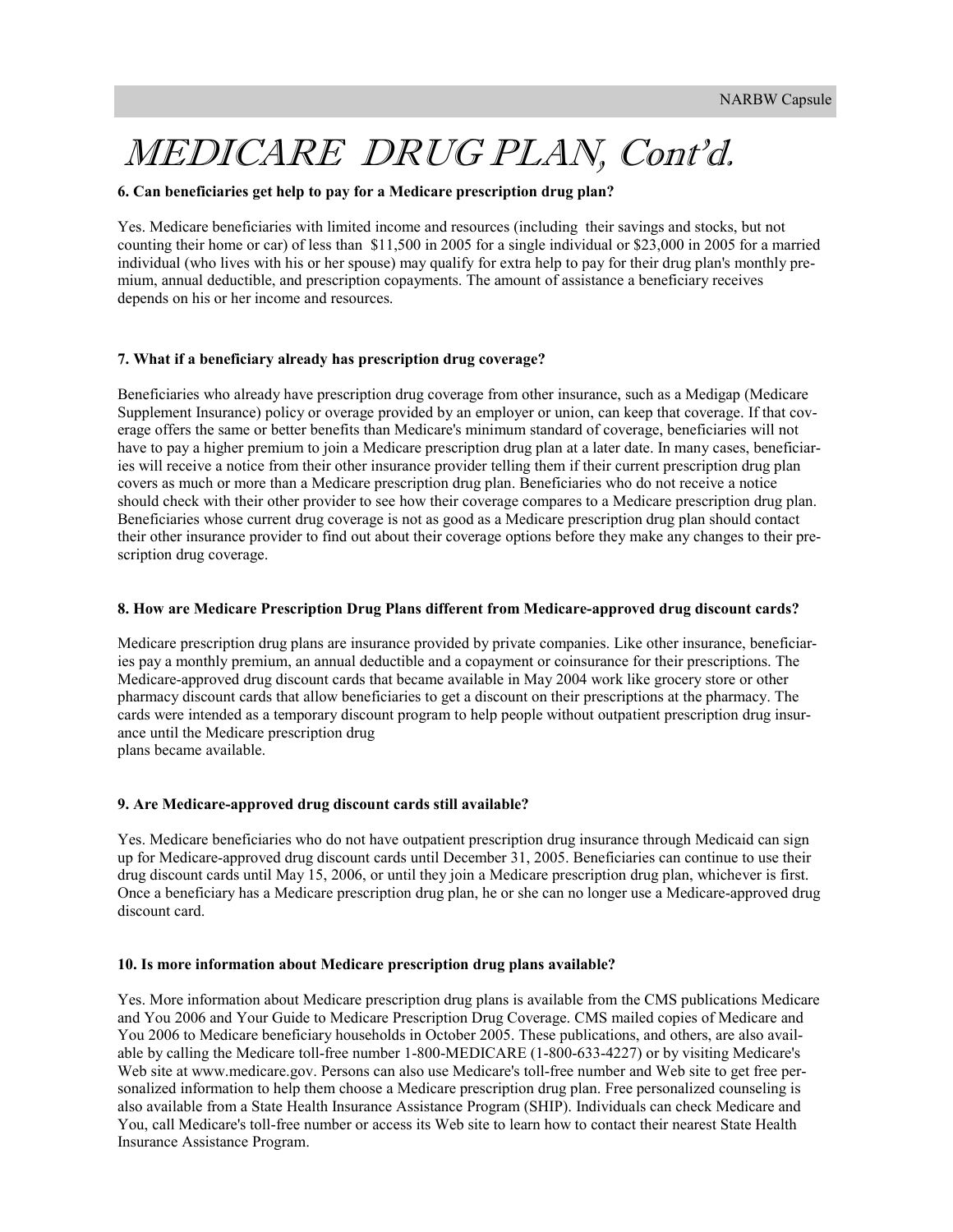## NATIONAL CONVENTION 2006



**National Association of Railway Business Women 62nd National Convention** 

### *LADIES START YOUR ENGINES*

You will be hearing more about Melanie Bennett in The Capsule. Melanie is the Convention Chairman for the 62nd National Convention to be held in Indianapolis, IN, May 10-12, 2006.

Melanie joined NARBW in 2000 and has been employed by Amtrak since 1990. She's held various positions with Amtrak and currently holds the position of Planning Specialist. She is also involved with Amtrak's President's Safety and Service Awards committee. In addition to keeping busy with her "day job", Melanie enjoys traveling, decorating her newly purchased home, reading and relaxing in the sun. Melanie has prepared a proposed agenda for the 2006 National Convention.

#### **Hilton Hotel, Indianapolis, IN May 10-12, 2006**

TUESDAY, May 9, 2006

WEDNESDAY, May 10, 2006

 $4:00 \text{ PM} - 7:00 \text{ PM}$  Registration  $6:00 \text{ PM} - 10:00 \text{ PM}$  Hospitality

THURSDAY, May 11, 2006

 8:00 AM – 8:30 AM Registration 9:00 AM – 9:30 AM Formal Opening 10:00 AM – 12:00 PM President's Brunch 12:30 PM – 5:00 PM Business Meeting 6:00 PM – 7:00 PM Candidates' Reception 7:00 PM – 11:00 PM Fun Night

#### FRIDAY, May 12, 2006

8:30 AM – 9:30 AM Memorial Service  $10:00$  AM –  $11:00$  AM Business Meeting 11:00 AM – 11:30 AM Elections 12:00 PM – 2:00 PM District Luncheon's  $6:00 \text{ PM} - 7:00 \text{ PM}$  Reception 7:00 PM – 11:00 PM Banquet Dinner

4:00 PM – 7:00 PM Pre Board Meeting (Pre Tour of the BG Shops)

9:00 AM – 4:00PM Pre-Convention Tour (Working on a tour of the Indianapolis Speedway, museum)

2:30 PM – 5:00 PM Continuation of Business Meeting

#### *(Installation will be held during the Formal Banquet)*

SATURDAY, May 13, 2006

8:00 AM – 11:00 AM Post Convention Board 9:00 AM - ?? Post Convention Tour (Working with IMS)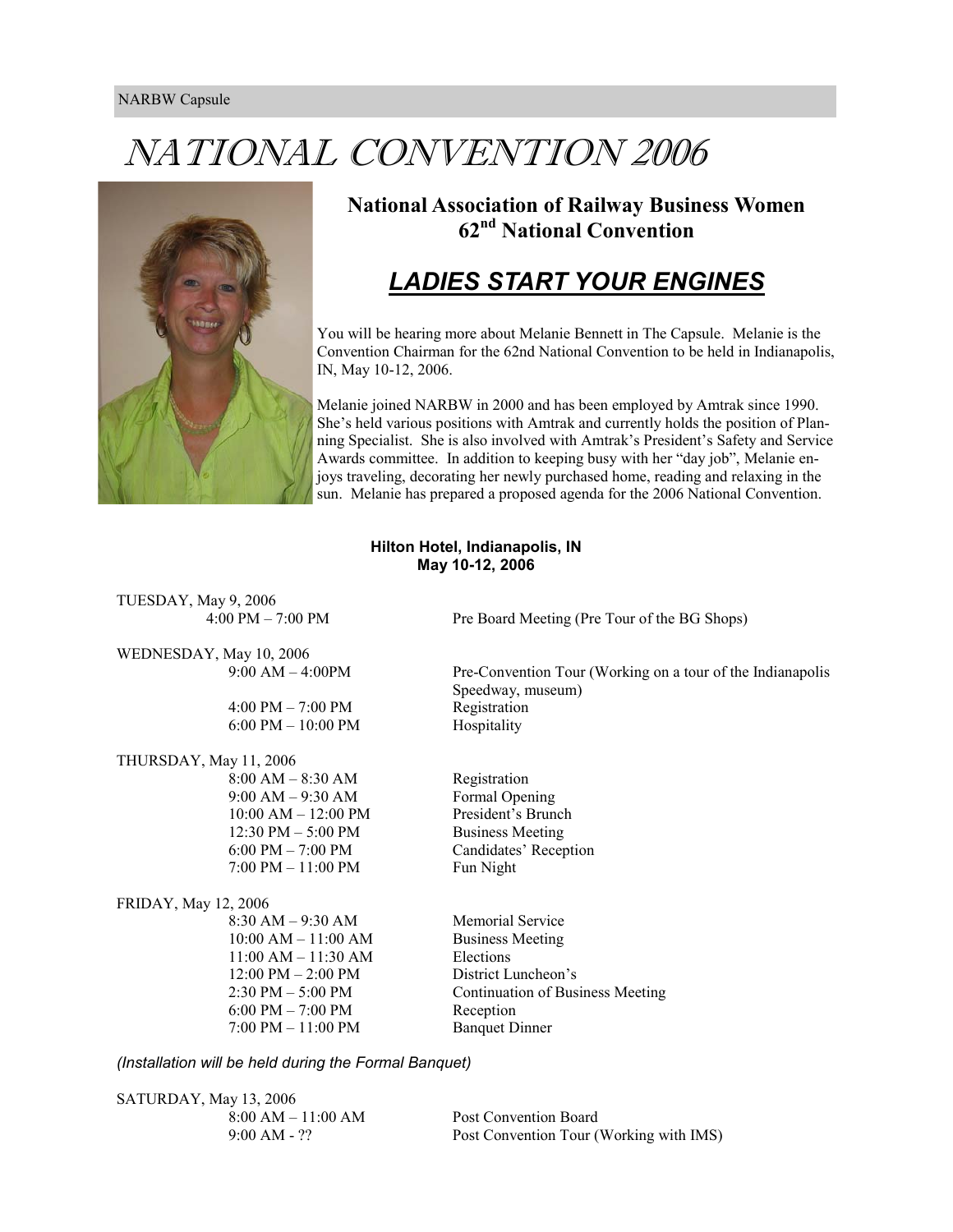## **National Association of Railway Business Women**  National Association of Railway Business Women Indianapolis, IN - May 10-12, 2006 **Indianapolis, IN – May 10-12, 2006**  Sixty-Second Annual Convention **Sixty-Second Annual Convention**

# **REGISTRATION/CREDENTIALS FORM REGISTRATION/CREDENTIALS FORM**

\*Emeritus Council pays only for Fun Night and Banquet \*Emeritus Council pays only for Fun Night and Banquet

| hapter:<br>j                                | District | dianapo <sub>l</sub> | H                                 |
|---------------------------------------------|----------|----------------------|-----------------------------------|
|                                             |          |                      | ית היא<br>rea.<br>0 West Market S |
| Chapter President:                          |          |                      | -2070<br>Indianapolis, IN 46204   |
|                                             |          | こくへい へいへん こうこう<br>I  | )<br>1<br>1                       |
| :<br>$\begin{bmatrix} 1 \\ 1 \end{bmatrix}$ | ļ        |                      |                                   |

| 1 4                                                               | ノム       | V<br>V | $\mathbf{L}$<br>11 | v<br>$\overline{\mathbf{r}}$ | ┸<br>$\mathcal{L}$ | V | クレク |
|-------------------------------------------------------------------|----------|--------|--------------------|------------------------------|--------------------|---|-----|
| <b>Emergency Contact</b><br>Person/Number                         |          |        |                    |                              |                    |   |     |
| Total                                                             | \$170.00 |        |                    |                              |                    |   |     |
| Banquet<br>\$50.00                                                |          |        |                    |                              |                    |   |     |
|                                                                   | \$45.00  |        |                    |                              |                    |   |     |
| <b>President's Fun Night</b> Reception<br>Brunch <b>Reception</b> | \$30.00  |        |                    |                              |                    |   |     |
| <b>Registration</b><br>[All members<br>must pay]<br>\$45.00       |          |        |                    |                              |                    |   |     |
| M – Member<br>G – Guest                                           |          |        |                    |                              |                    |   |     |
| $\overline{\mathbf{D}}$ - Delegate<br>$\mathbf{A}$ - Alternate    |          |        |                    |                              |                    |   |     |
| [Print or Type]<br>Name                                           |          |        |                    |                              |                    |   |     |

**IMPORTANT-CHAPTER TREASURER**: Please collect checks from your Chapter Members, recap the information on this sheet and write one (1) check IMPORTANT-CHAPTER TREASURER: Please collect checks from your Chapter Members, recap the information on this sheet and write one (1) check payable to NARBW to cover the total fees for your chapter. Please make a photocopy of the registration form if additional lines are needed. payable to NARBW to cover the total fees for your chapter. *Please make a photocopy of the registration form if additional lines are needed.*

Forward information as outlined below: Forward information as outlined below:

| Original and Check to: | National Treasurer: Joan Waite, 1032 Girard Avenue, Swarthmore, PA 19081        |
|------------------------|---------------------------------------------------------------------------------|
| Copy #1 to:            | Onvention Chairman: Melanie Bennett, 7440 Sandawe Place, Indianapolis, IN 46217 |
| Copy $#2$ to:          | Tredentials Chairman: Lisa Stout, 19 East Cragmont, Indianapolis, IN 46227      |
| Copy #3 to:            | Your District Director                                                          |
| Copy #4 to:            | Aetain this copy for your file.                                                 |
|                        |                                                                                 |

REGISTRATION DEADLINE: APRIL 3, 2006 Chapter Treasurer\_\_\_\_\_\_\_\_\_\_\_\_\_\_\_\_\_\_\_\_\_\_\_Phone(\_\_\_\_)\_\_\_\_\_\_\_\_\_\_\_\_\_\_\_\_

REGISTRATION DEADLINE: APRIL 3, 2006

**Chapter Treasurer** 

Phone<sup>(</sup>

## NATIONAL CONVENTION 2006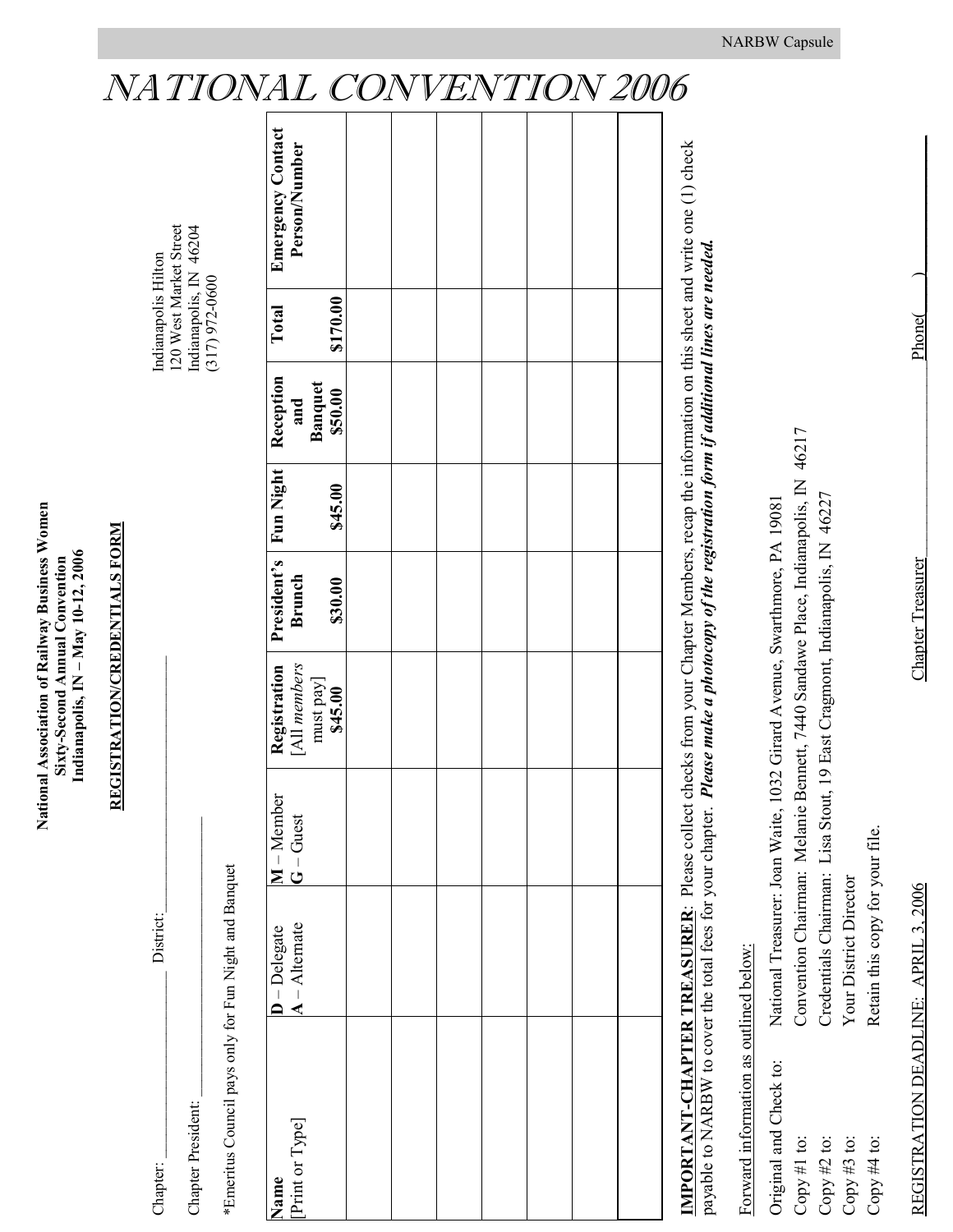| <b>National Association of Railway Business Women</b><br>50/50 Drawing May 12, 2006                                                                                                                                            | <b>National Association of Railway Business Women</b><br>50/50 Drawing May 12, 2006                                                                                                                                           |  |  |  |
|--------------------------------------------------------------------------------------------------------------------------------------------------------------------------------------------------------------------------------|-------------------------------------------------------------------------------------------------------------------------------------------------------------------------------------------------------------------------------|--|--|--|
| Name                                                                                                                                                                                                                           |                                                                                                                                                                                                                               |  |  |  |
| Chapter                                                                                                                                                                                                                        |                                                                                                                                                                                                                               |  |  |  |
|                                                                                                                                                                                                                                |                                                                                                                                                                                                                               |  |  |  |
|                                                                                                                                                                                                                                | $City$ ${\color{red} 2ip}$ ${\color{red} 2ip}$                                                                                                                                                                                |  |  |  |
| <b>Donation - One Dollar</b>                                                                                                                                                                                                   | <b>Donation - One Dollar</b>                                                                                                                                                                                                  |  |  |  |
| <b>National Association of Railway Business Women</b><br>50/50 Drawing May 12, 2006                                                                                                                                            | <b>National Association of Railway Business Women</b><br>50/50 Drawing May 12,.2006                                                                                                                                           |  |  |  |
| Name and the state of the state of the state of the state of the state of the state of the state of the state of the state of the state of the state of the state of the state of the state of the state of the state of the s |                                                                                                                                                                                                                               |  |  |  |
|                                                                                                                                                                                                                                |                                                                                                                                                                                                                               |  |  |  |
|                                                                                                                                                                                                                                |                                                                                                                                                                                                                               |  |  |  |
| $City$ $Size$ $Zip$                                                                                                                                                                                                            | $City$ $Size$ $Size$                                                                                                                                                                                                          |  |  |  |
| <b>Donation – One Dollar</b>                                                                                                                                                                                                   | <b>Donation – One Dollar</b>                                                                                                                                                                                                  |  |  |  |
| <b>National Association of Railway Business Women</b><br>50/50 Drawing May 12, 2006                                                                                                                                            | <b>National Association of Railway Business Women</b><br>50/50 Drawing May 12, 2006                                                                                                                                           |  |  |  |
| Name experience and the second service of the service of the service of the service of the service of the service of the service of the service of the service of the service of the service of the service of the service of  | Name experience and the second service of the service of the service of the service of the service of the service of the service of the service of the service of the service of the service of the service of the service of |  |  |  |
|                                                                                                                                                                                                                                |                                                                                                                                                                                                                               |  |  |  |
|                                                                                                                                                                                                                                |                                                                                                                                                                                                                               |  |  |  |
|                                                                                                                                                                                                                                | $City$ ${\color{red} 2ip}$ ${\color{red} 2ip}$                                                                                                                                                                                |  |  |  |
| <b>Donation – One Dollar</b>                                                                                                                                                                                                   | <b>Donation – One Dollar</b>                                                                                                                                                                                                  |  |  |  |

#### *NARBW National 50/50 Drawing*

The National Board of Directors is continuing the tradition of the National 50/50 Drawing to be held at the National Convention in Indianapolis, IN, May 10-12, 2006. The proceeds from the drawing will be divided in half, with half of the proceeds donated to the National General Fund and half of the proceeds will be divided amongst the winners, based on the number of tickets sold. Please take time to fill out the raffle tickets above and mail your check (Payable to NARBW) to our Second Vice President, Joyce Higgs, 2631 Daleton Blvd. NE, Roanoke, VA 24012. Act now to begin building the fund. The more you enter, the more chances to win !!

#### **Please duplicate the tickets and sell to your friends, co-workers, neighbors and family ! ! !**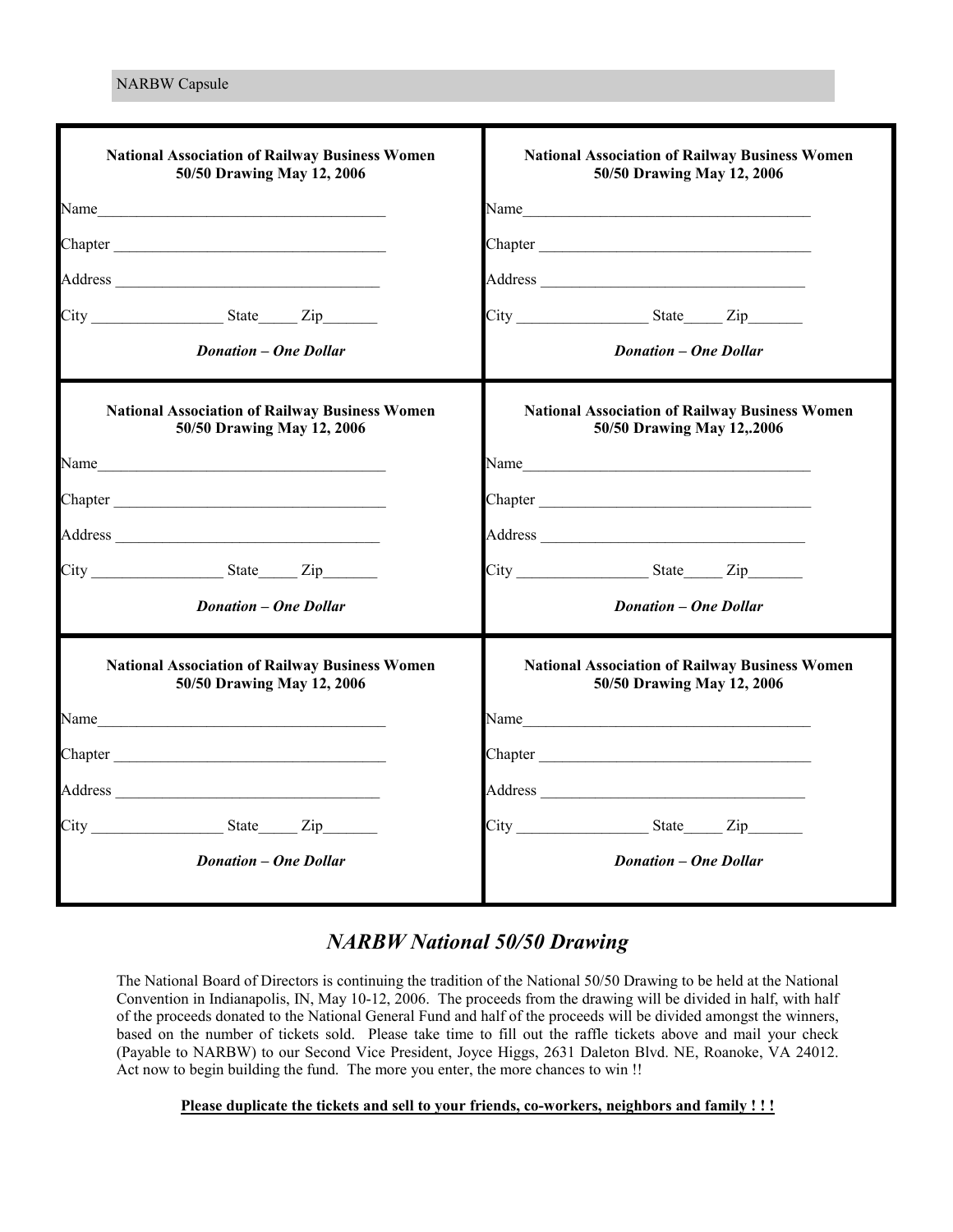## NEWS AND VIEWS

#### **MEMBERS AT LARGE**

WELCOME Stephanie Pritchard, an Amtrak employee from New Orleans, and a victim of Hurricane Katrina. Stephanie is temporarily living in the Houston area. We wish Stephanie the best in relocating. Also new members, Pam Schuster of Jackson, MI and Madeline Gorski from Merced, CA. Both of these ladies are also employed by Amtrak! Nanette Schwartz, a railroad vendor also became a Members at Large.

#### **DISTRICT I**

**Albany** – Our prayers go out to Shirley Hewitt who was injured recently due to a fall at her home. Albany welcomes new member Linda Szilagyi, Manager Materials, Purchasing Dept at CSX Transportation.

**Altoona** – Sally Sprow is recovering from extensive surgery and Helen O'Leary was also hospitalized and is now on the road to recovery. Congratulations to Mary Kelliher who was honored as "Resident of the Month" at Outlook Point, her current residence. Mary was founder and first president of the Altoona Chapter and continues to attend meetings!

**Baltimore** – Please continue to pray for Nancy McDowell who is still undergoing therapy at the Methodist Home in DC. Pat Lewis is also recovering from her recent illness.

**Chicago**….Let us hear from you!

**Cincinnati** – Best wishes to Becky Coleman who is recovering from cataract surgery; Jessie Ireland who is recuperating from hip surgery after a fall; Eileen Zilberberg from foot surgery; Helen Hebel from finger surgery.

**Indianapolis Charter** – Our best wishes to Laverne Mercurio who recently had a surgery. Get well wishes to Bea Nicoson, Wilma Cook, Judy Adams and Pat Motte and Pat McGovern. Please continue to keep Pat Amrhien and Debbie Throckmorton in your prayers. Welcome new member Patty Stewart, widow of Amtrak retiree George Stewart.

**Indianapolis Circle City** – Melanie informs us the girls are busy preparing for the 2006 convention! Agnes Mangus is improving following surgery. New members are welcomed at Circle City! Dawn Bouie, Michele Harmon, both employees of Amtrak, and Linda Hartley, wife of an Amtrak employee. Hope to see all the new members at Indy's convention!

**Philadelphia** – Congratulations to Ellie Cain on her recent retirement! Welcome new members – Leah Schanely, Cathy Peberdy, Debra Henning, Joyce Tarity, Lisa Sanchez and Rae Huebner. Nice going, Philly!

**Pittsburgh** – Our prayers are with Mary McCallum who is recuperating from a recent fall. Elinor Prize is doing well and please keep Janice Patin and Frances McBrair in your prayers.

**Richmond** – Let us hear from you!

**Roanoke** – Our deepest sympathy to Barbara Craft on the recent passing of hew mother, Rose Blossom Dew. Get well wishes to Eileen Gross and Joyce Higgs and Joanne Perry. Our sympathy to President Linda Barlow on the sudden loss of her father. New members to Roanoke are: Melissa Glod, Laree Maynard and Courtney Ann Sartin.

**Saginaw** – These ladies are still recuperating from their very successful conference! Please keep Joyce Klenow in your prayers as she undergoes tests for a biopsy.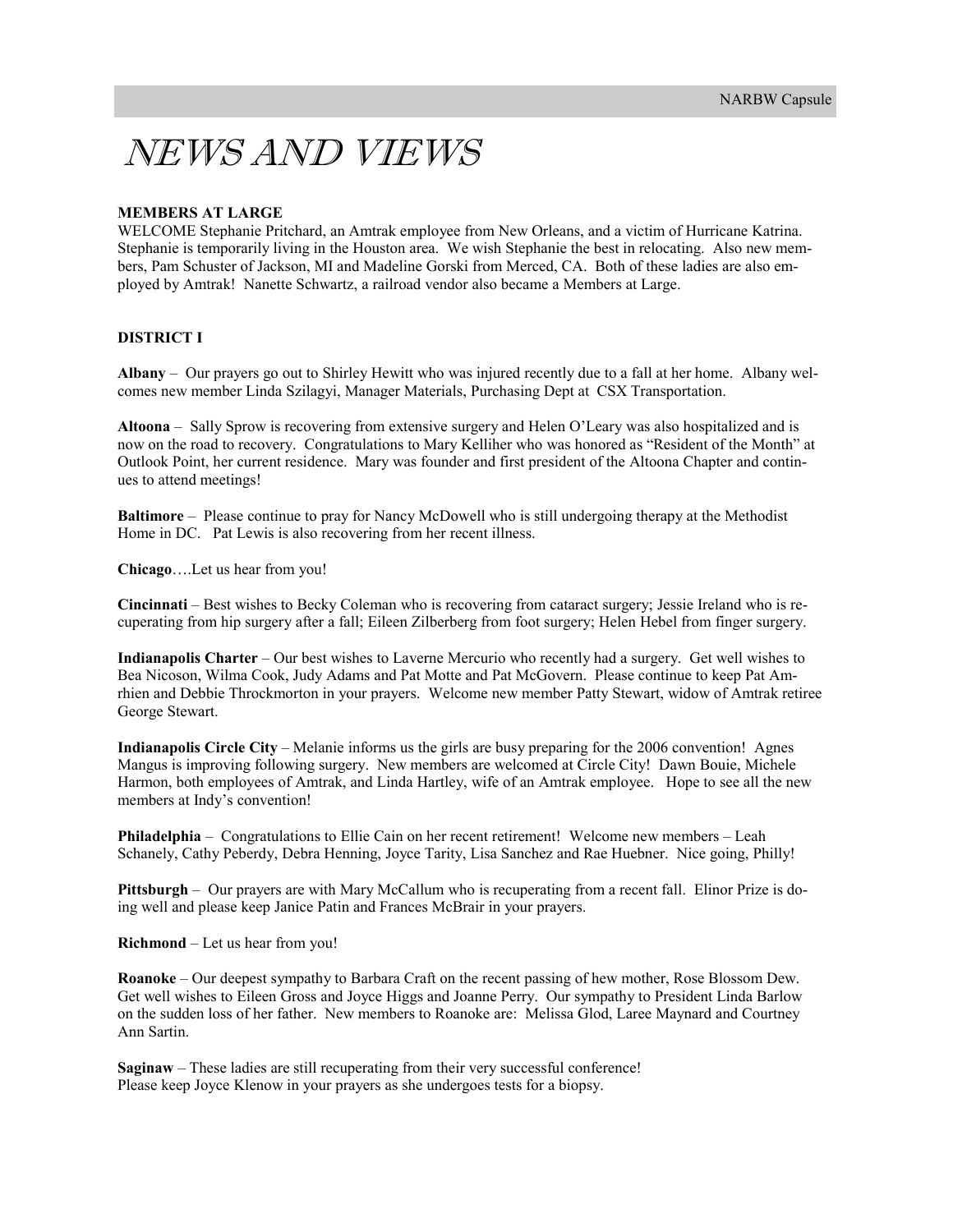## NEWS AND VIEWS

#### **DISTRICT II**

**Atlanta** – President Dot Chumley fell and broke her wrist and is now supporting a cast. It'll take more than that to keep this lady down!

**Dallas/Fort Worth**—What's new in your chapter?

**Houston** – Our prayers go out to Lynette Jupp who is having surgery and Donna Reynolds who suffered from a setback as a result of an accident. Welcome Judith Pixley to the Houston Chapter. Judith is a clerk with the BNSF Gulf Division General Manager's Office. Stacey Lindley also joined the Houston Chapter. Stacey is Assistant Terminal Manager for In-Terminal Services, intermodal department for BNSF. Ladies, welcome aboard!

**Jacksonville** – Nancy Beard is back at her home in South Miami and continues with radiation treatments. Please keep Nancy in your prayers.

**Kansas City** – Our sympathy to members Elizabeth Englund and Deanna Wester on the recent loss of their mother, Gladys LaHue..

**Louisville** – Tell us what's going on in L'Ville.

**Omaha** – President Dianna Koppelman underwent back surgery and is on the mend. Our deepest sympathy to Linda Casteel and family on the recent loss of Linda's husband Mike, who passed away suddenly at the age of 55. We also extend our sympathy to Carol Franco on the recent passing of her father.

**Sacramento** – Congratulations to Ann Lemke who celebrated her 100th Birthday on December 28th! Our prayers to Mary Rexwinkle who is recovering from an auto accident.

**St. Louis** – Any news to share with us?

**Topeka** – What's going on in your area?

**Tucson's Chapter** celebrated their 45th anniversary and were presented with a plaque from member Jan Bennett to be displayed at The Residence in Green Valley. Congratulations Tucson!

**Twin Cities** – Our best wishes to Mae Nessell who is unable to attend Chapter meetings but is very active in keeping up with NARBW news! Our sympathy to Ella Friendt on the recent passing of her mother. Get well wishes to Kitty Gallagher.

**Twin Ports** – Our condolences to Kathy Nading on the recent loss of her mother, Luella Hartmark. Get well wishes to Marion Silverness who recently had a fall. Welcome new members Bonnie Roth and Claire Downs! Claire's husband Burrel is retired from DM&IR and Bonnie's husband Don (now deceased) also retired from DM&IR.

#### **OBITUARIES**

**ALTOONA** – Alice "Jean" Warner passed away September 16, 2005. She was an honorary member of the Altoona Chapter and was 81 years young. Jean's outgoing personality and dedication to NARBW will be missed.

**ATLANTA**—Our sympathy to the friends and family of Shirley Waters who passed away recently. Shirley worked for the SOU/NS Railroad and will be missed by all.

**KANSAS CITY** – Kansas City chapter is saddened by the death of Genevieve Butler a long standing member and a familiar face at conventions. Genevieve held many chapter offices and was a great traveling companion to many of her friends.